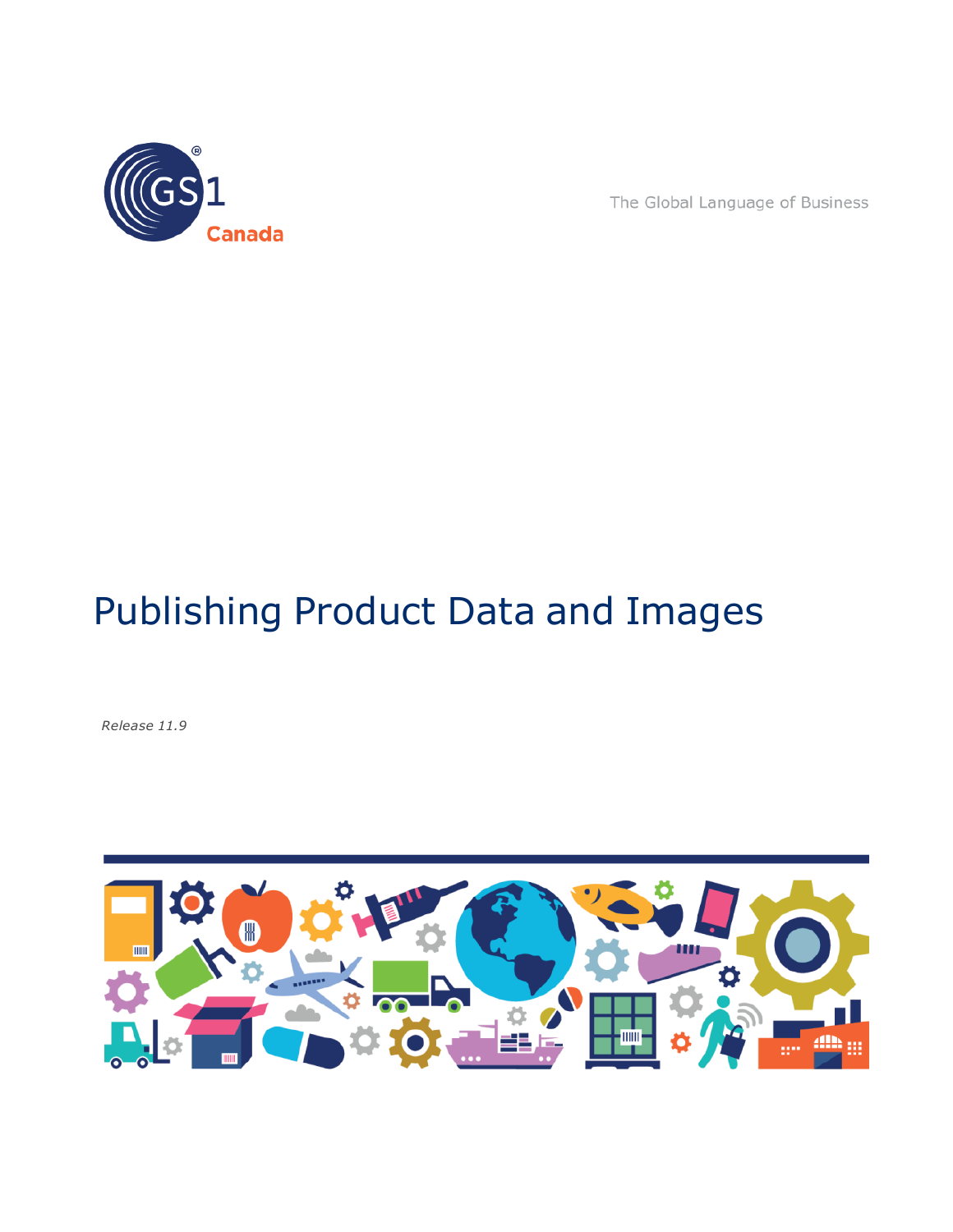Publishing Product Data and Images

The information contained in this document is privileged and confidential and may otherwise be exempt from disclosure under applicable law. It is intended solely for the entity with whom GS1 Canada has contracted for the purposes set forth in such contract. Use of the information in this document is for the designated recipient only and any dissemination, distribution or copying of this material by any entity other than the designated recipient is strictly prohibited without the express written consent of GS1 Canada.

If you obtain access to GS1 Canada information that is not intended for you, please notify GS1 Canada immediately.

Information in this document is subject to change without notice.

Product names mentioned herein may be trademarks and/or registered trademarks of their respective companies.

Published in Canada 2020-11

Copyright © 2020 GS1 Canada. All rights reserved.

GS1 Canada 1500 Don Mills Road, Suite 800 Toronto, Ontario, M3B 3K4 P 416.510.8039 P 1.800.567.7084 F 416.510.1916 E ECCnetsupport@gs1ca.org www.gs1ca.org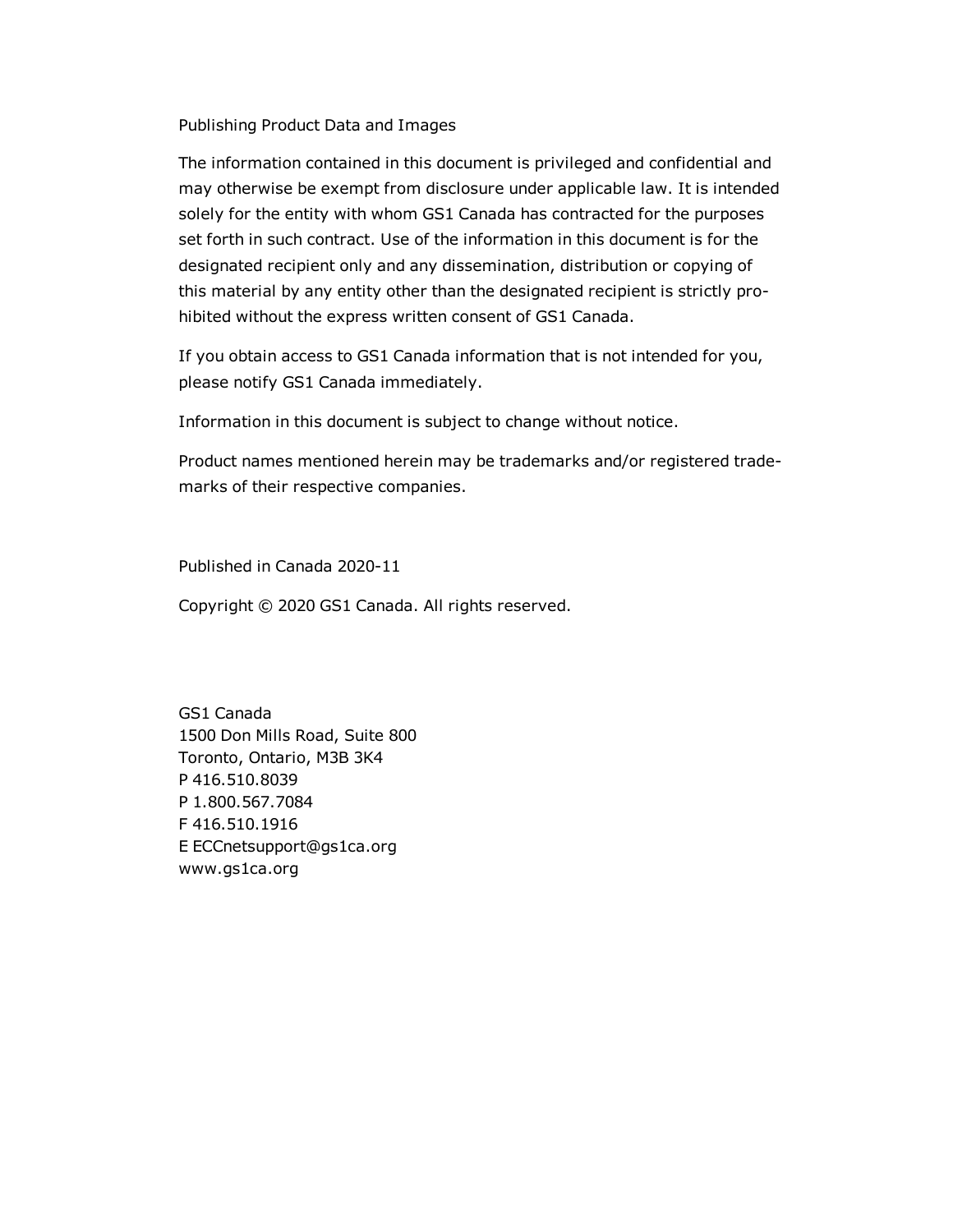# **Contents**

| A: Trading Partner Publication or Withdrawal from Search Results/GTIN Publication |  |
|-----------------------------------------------------------------------------------|--|
| B: Trading Partner Publication or Withdrawal from the Product Details Page  8     |  |
|                                                                                   |  |
| A: Market Group Publication or Withdrawal from Search Results/GTIN Publication    |  |
| B: Market Group Publication or Withdrawal from the Product Details Page 10        |  |
| Viewing Product Published to a Specific Trading Partner 12                        |  |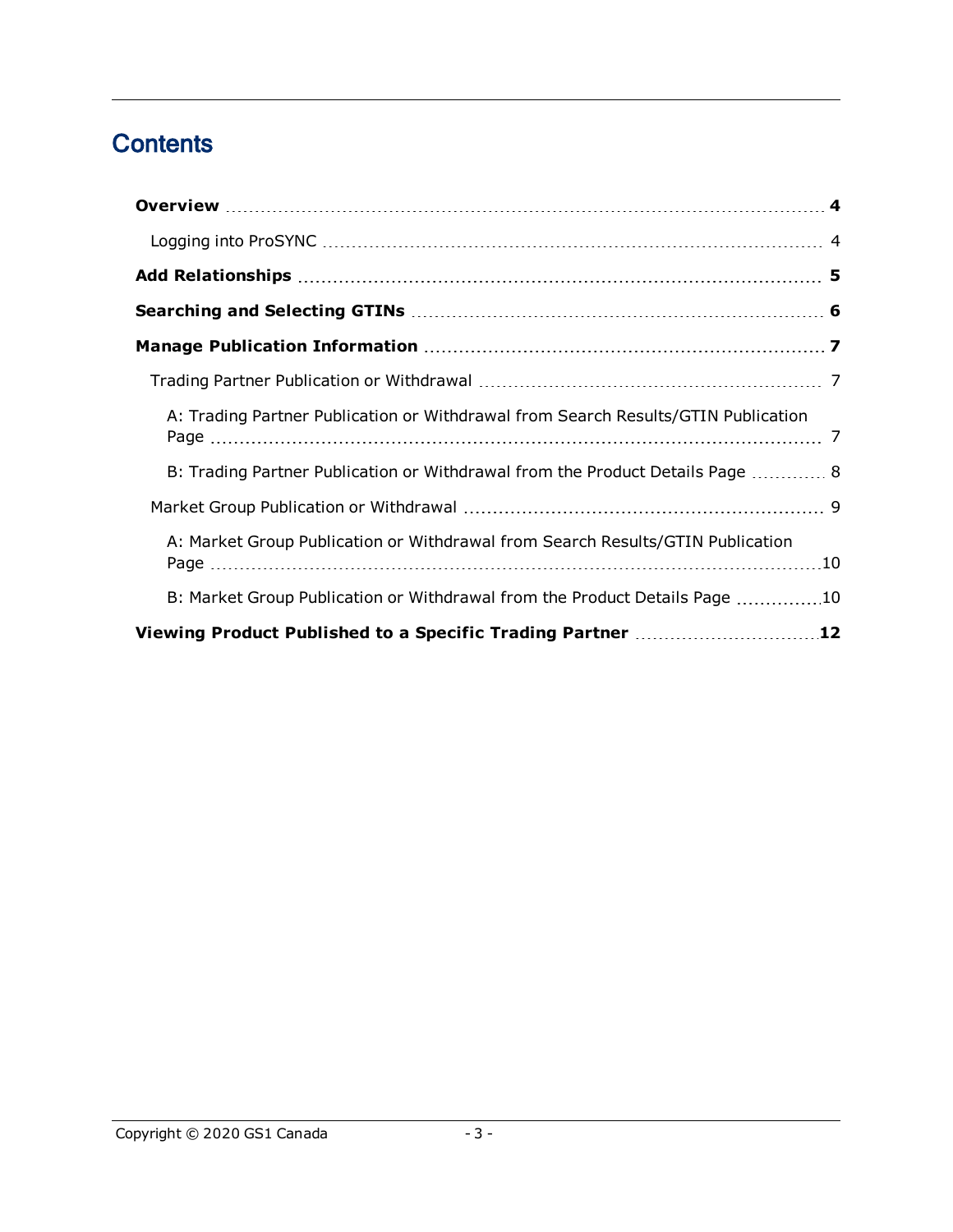

### <span id="page-3-0"></span>**Overview**

This document describes steps to publish product data to  $-$  or withdraw product data from – your trading partners via ProSYNC® service.

As a product vendor or supplier, to make your product data (including images) available to your trading partners you must load data and publish it using the ProSYNC<sup>®</sup> service online interface. Published Global Trade Identification Numbers (GTINs) are ECCnet certified and exported to ECCnet Registry, Canada's national product registry. Publications that are exported are available to your trading partners the next day.

Publishing a GTIN to your trading partners provides them with access to all information and images associated with that GTIN, regardless of an embargo date.

### <span id="page-3-1"></span>**Logging into ProSYNC**

Access ProSYNC with the current version of a common web browser.

Listing Forms function is compatible with Microsoft Excel 2003 and higher.

File Upload function is compatible with Microsoft Excel 2007 and higher.

To log into ProSYNC, you require a user name and password. GS1 Canada will provide this information once you complete the subscription process and register for ProSYNC. You will find these credentials in your initial confirmation email after your payment is received.

Steps:

- 1. To open the login page, go to <https://www.gs1ca.org/login.asp?>.
- 2. Enter your email address and password.
- 3. Click Log in.

After you log into myGS1, your landing page appears.

If you have access to multiple companies or company divisions, you must select a company from the drop-down list.

After you have selected a company or company division, or if you have access to only one company, the myGS1 Home page appears.

The My Tools panel displays a link to each GS1 Canada tool or service to which your company is subscribed.

To open the ProSYNC application, click the link.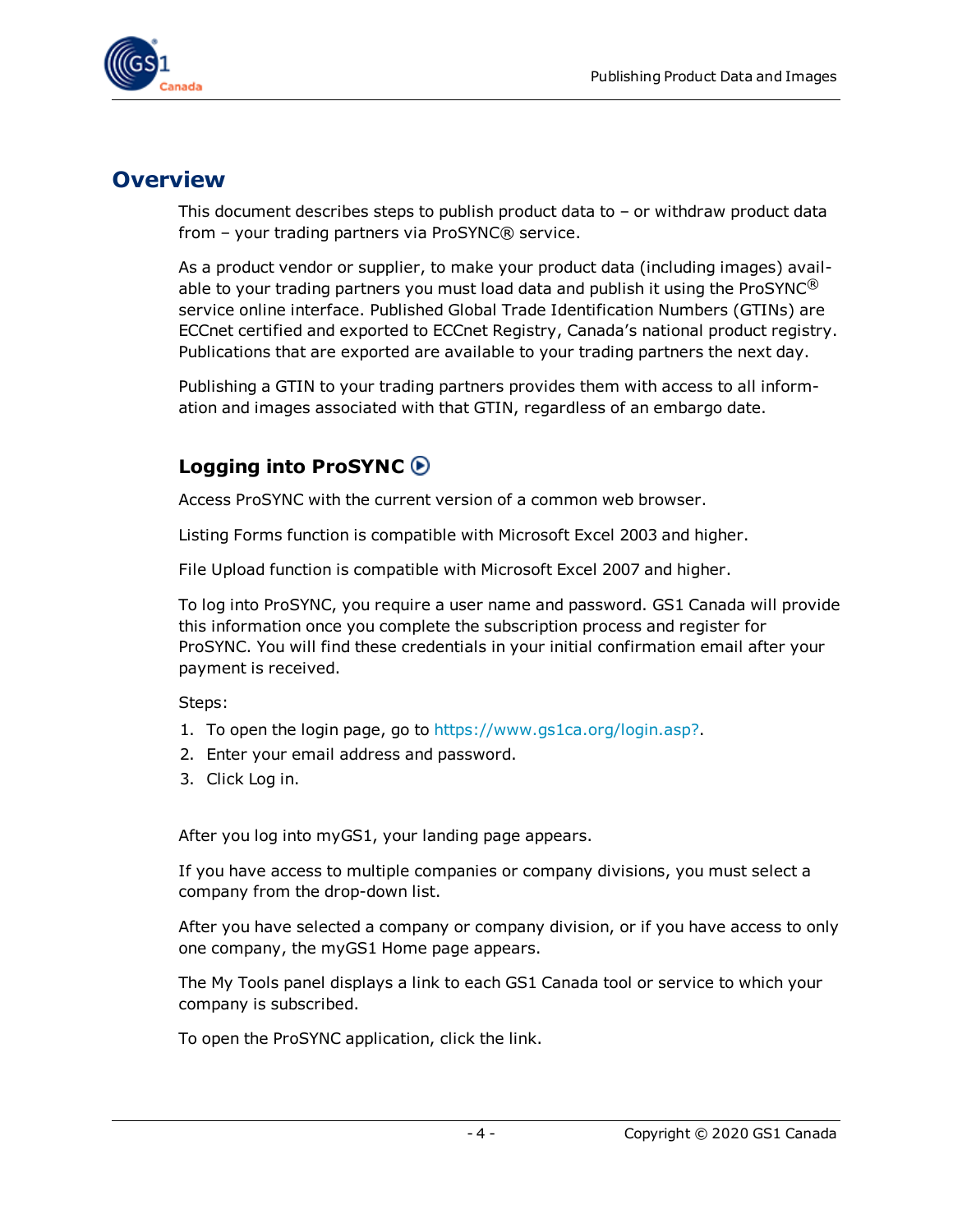

The ProSYNC workspace appears, showing a number of tabs across the page. The Product tab is selected, showing the Advanced Search tool.

# <span id="page-4-0"></span>**Add Relationships**

To publish product data to your customer, ensure that the customer is set up as your trading partner in ECCnet Registry.

To add a trading partner relationship:

1. In ProSYNC, select the Trading Partners tab.

A list of your trading partners appears.

2. Click Add Relationship.

The Add Trading Partner Relationship page appears, showing a list of companies with whom you do not have a trading partner relationship.

- 3. To help you find a specific company, you can use a filter to reduce the size of the list.
	- a. In Partner Name, specify a company name and click Go. You can use wildcard characters (for example asterisk (\*)) to specify a pattern.
	- b. Optionally, in Unique ID, specify a company unique ID number and click Go.
	- c. After you click Go, the list shows all companies that match the specified name or ID number.
- 4. Select a company from the list.
- 5. Click Add Relationship.

A success message appears.

- 6. To add another relationship, repeat steps 4 and 5.
- 7. Click Go to Trading Partner Summary.

The added company name or names appear in the list of trading partners.

For information about other tasks that you can do to manage trading partners, see the *ProSYNC User Guide*.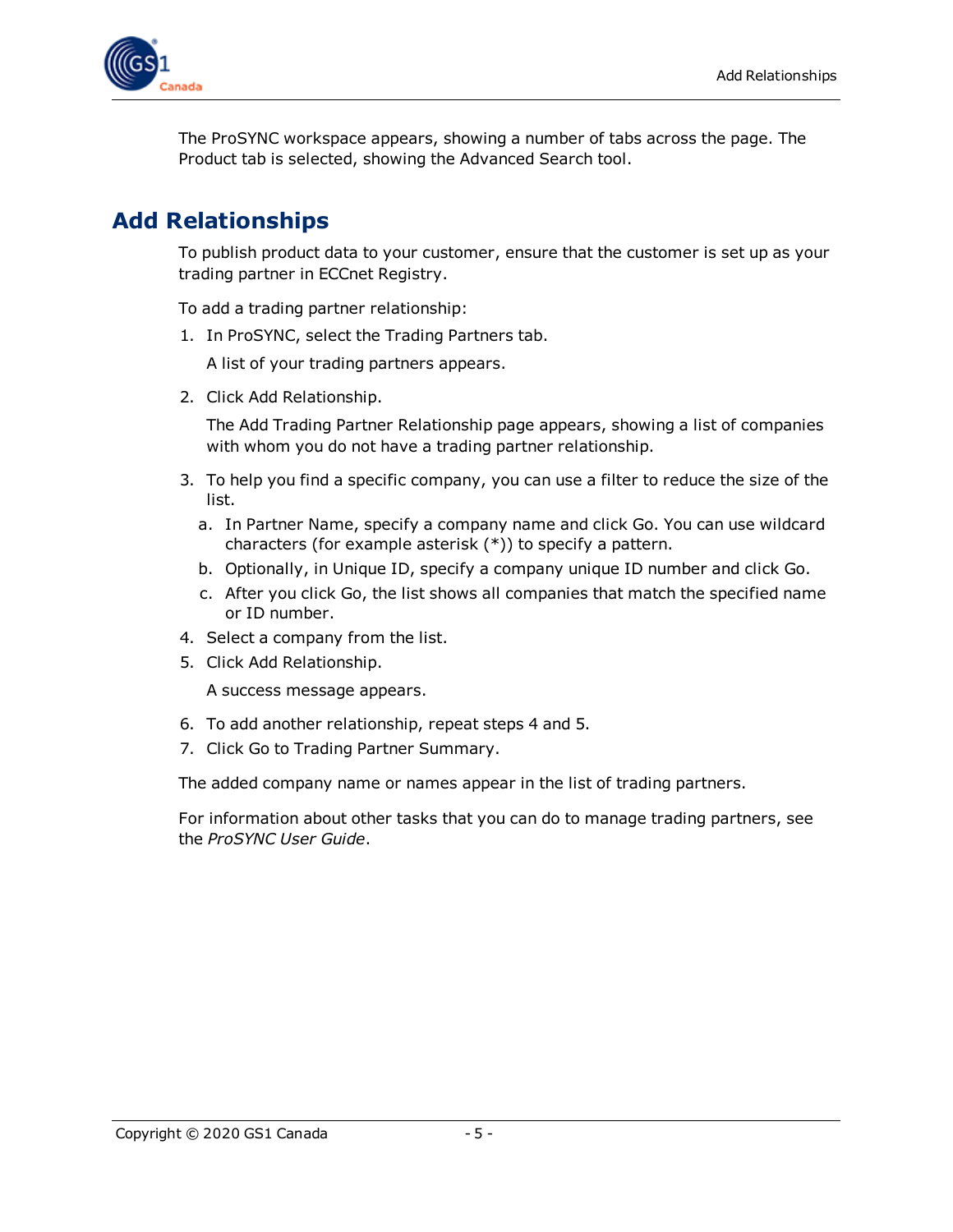

### <span id="page-5-0"></span>**Searching and Selecting GTINs**

Use the Product Search tool to find products.

In ECCnet Registry, in the Product tab, to view a list of products, define your search criteria and click Search.

After you conduct a search, results are displayed on the Search Results/GTIN Publication page. Products that appear here match the search criteria.

You can select a product or multiple products to manage publication information. Each search results page shows a list of up to 10 results.

To select a product, select the check box next to the product GTIN.

For more information about product search, see the *ProSYNC User Guide*.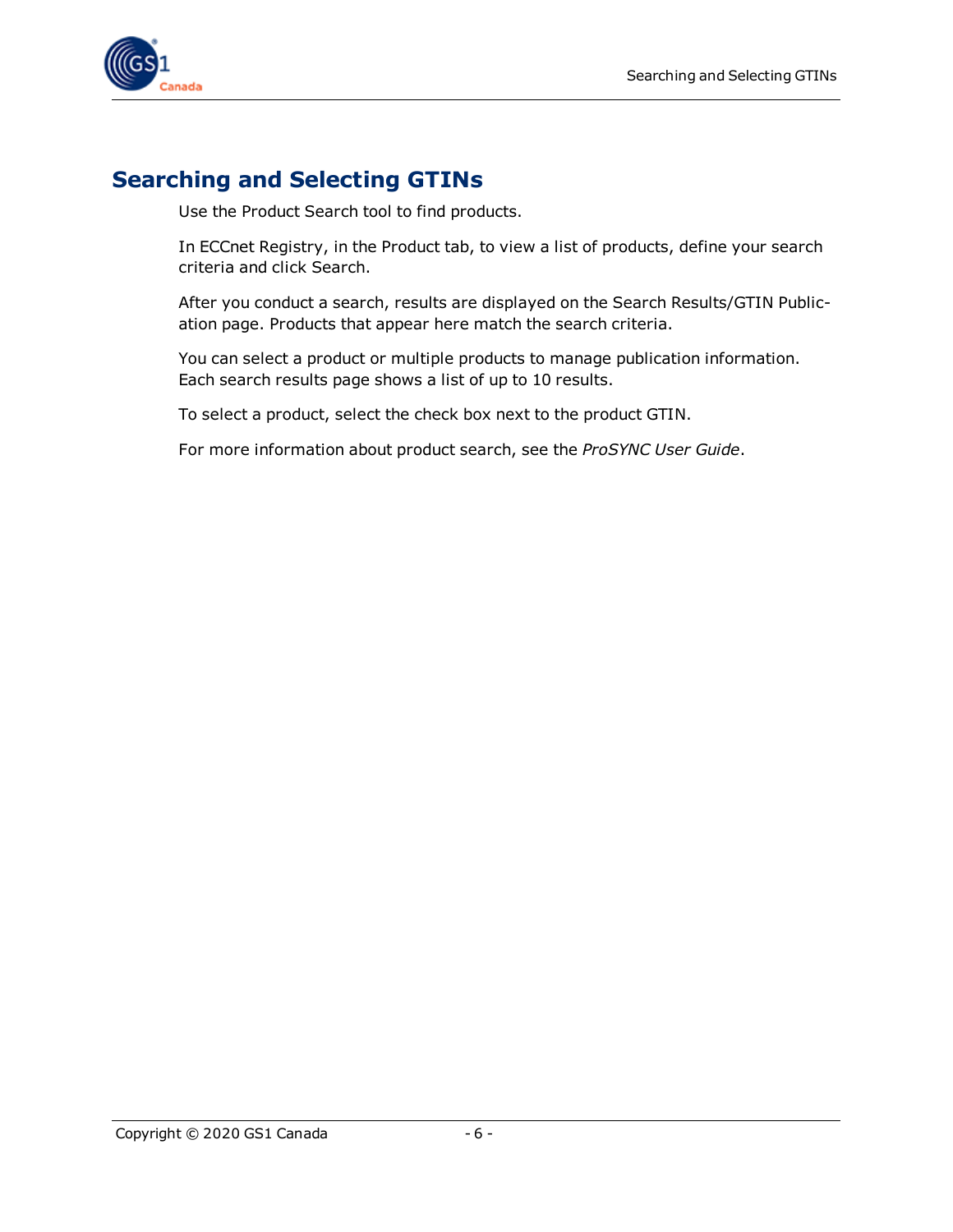

# <span id="page-6-0"></span>**Manage Publication Information**

You can publish products to trading partners or withdraw products from trading partners in two ways:

- Trading Partner Publication or Withdrawal Select one or multiple products to be published to – or withdrawn from – a single trading partner or multiple trading partners.
- Market Group Publication or Withdrawal Select one or multiple products to be published to – or withdrawn from – a single market group or multiple market groups.

# <span id="page-6-1"></span>**Trading Partner Publication or Withdrawal**

You can publish product data to an existing trading partner. After you publish, your selected trading partners have access to your product catalogue data. Withdrawing publication means that selected trading partners still have access to the product data, however they will no longer receive product data updates.

To ensure that your trading partner receives your data on time, you should plan to publish at least two business days prior to a trading partner deadline. If you are publishing data that has been loaded manually, you should add extra time to resolve any validation errors, if they occur.

This section describes two methods:

- A: Trading Partner Publication or Withdrawal from Search Results/GTIN Publication Page
- B: Trading Partner Publication or Withdrawal from the Product Details Page

#### <span id="page-6-2"></span>**A: Trading Partner Publication or Withdrawal from Search Results/GTIN Publication Page**

To open the Search Results/GTIN Publication page, in Product Search, specify the type of product that you want to display.

Steps:

- 1. In the Search Results/GTIN Publication page, select the check box next to one or multiple compliant GTINs.
- 2. Click Trading Partner Publication.

The Select Trading Partner page appears showing a list of trading partners.

- 3. To return to the Search Results/GTIN Publication page, click Search Results.
- 4. To do a quick search for another product, in Search for, specify a pattern.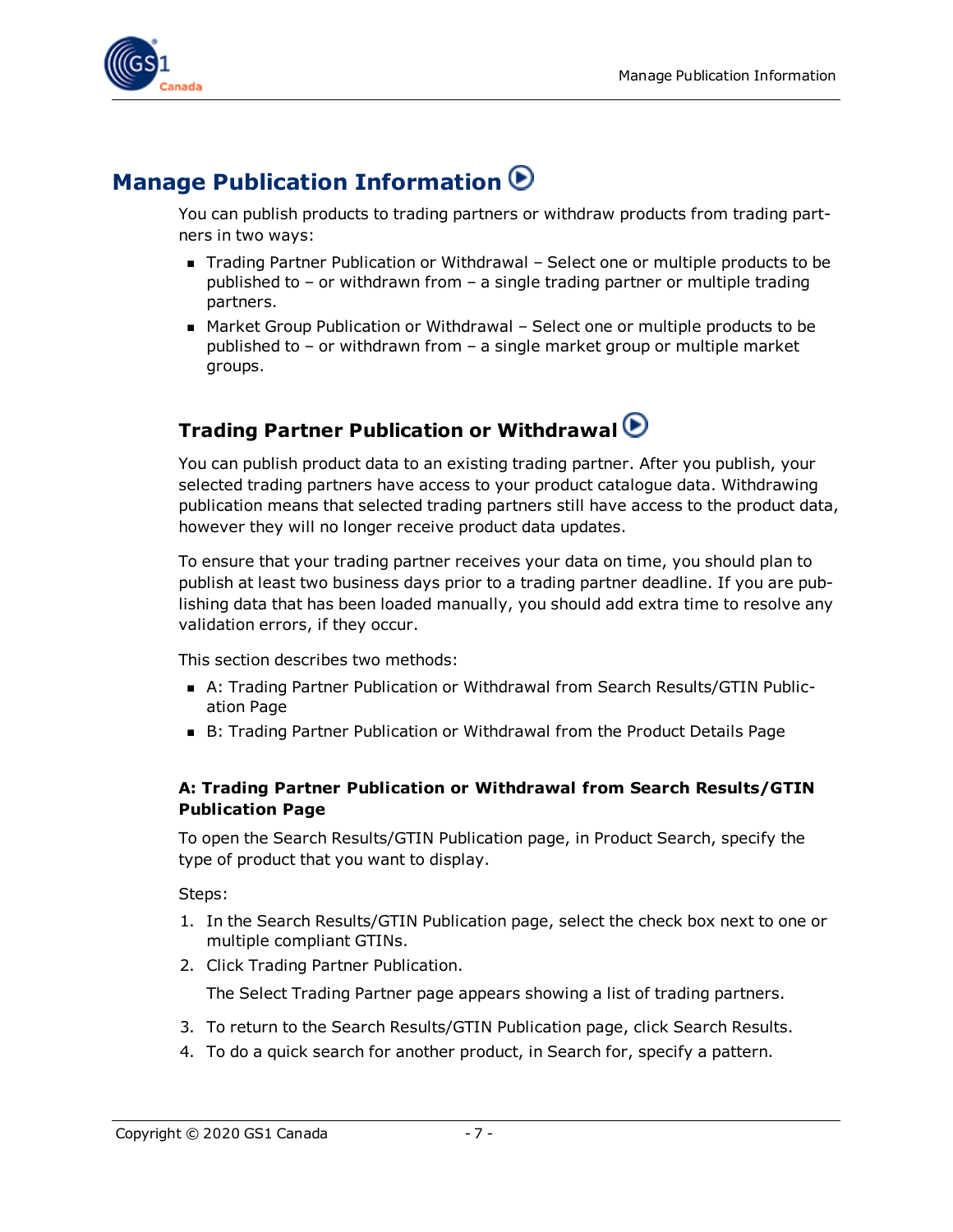

- 5. To help you find a specific trading partner, you can use a filter to reduce the size of the list:
	- $\circ$  In Partner Name, specify a trading partner name and click Go. You can use wildcard characters (for example asterisk (\*)) to specify a pattern.
	- <sup>o</sup> Optionally, in Unique ID, specify a trading partner unique ID number and click Go.

After you click Go, the list shows all trading partners that match the specified name or ID number.

6. Click a trading partner in the list to select it.

You can select multiple trading partners using SHIFT or CTRL keys.

- 7. To publish the entire hierarchy of the selected GTINs, select the Include Lower Level Packaging check box.
- 8. To publish the selected GTINs, do the following:
	- a. Click Publish Items.

A confirming message appears.

- b. Verify the number of GTINs that you are publishing and the trading partners you have selected.
- c. Click Confirm.

A success message appears.

- 9. To publish selected GTINs to another trading partner, repeat steps 6 to 8.
- 10. To withdraw selected GTINs, do the following:
	- a. Click Withdraw Items.

A confirming message appears.

b. Click Confirm.

A success message appears.

11. To withdraw selected GTINs from another trading partner, repeat steps 6 and 10.

The process is complete.

To return to the Search Results/GTIN Publication page, click Search Results.

It is normal for the confirming message to indicate that the selected GTINs have updates pending export to ECCnet Registry and that the publication updates will not be issued until your next export. The export part of this process is automated and happens at a specific time in the day.

#### <span id="page-7-0"></span>**B: Trading Partner Publication or Withdrawal from the Product Details Page**

To open the product details page, in Product Search, specify the type of product that you want to display and click a certified GTIN in the list.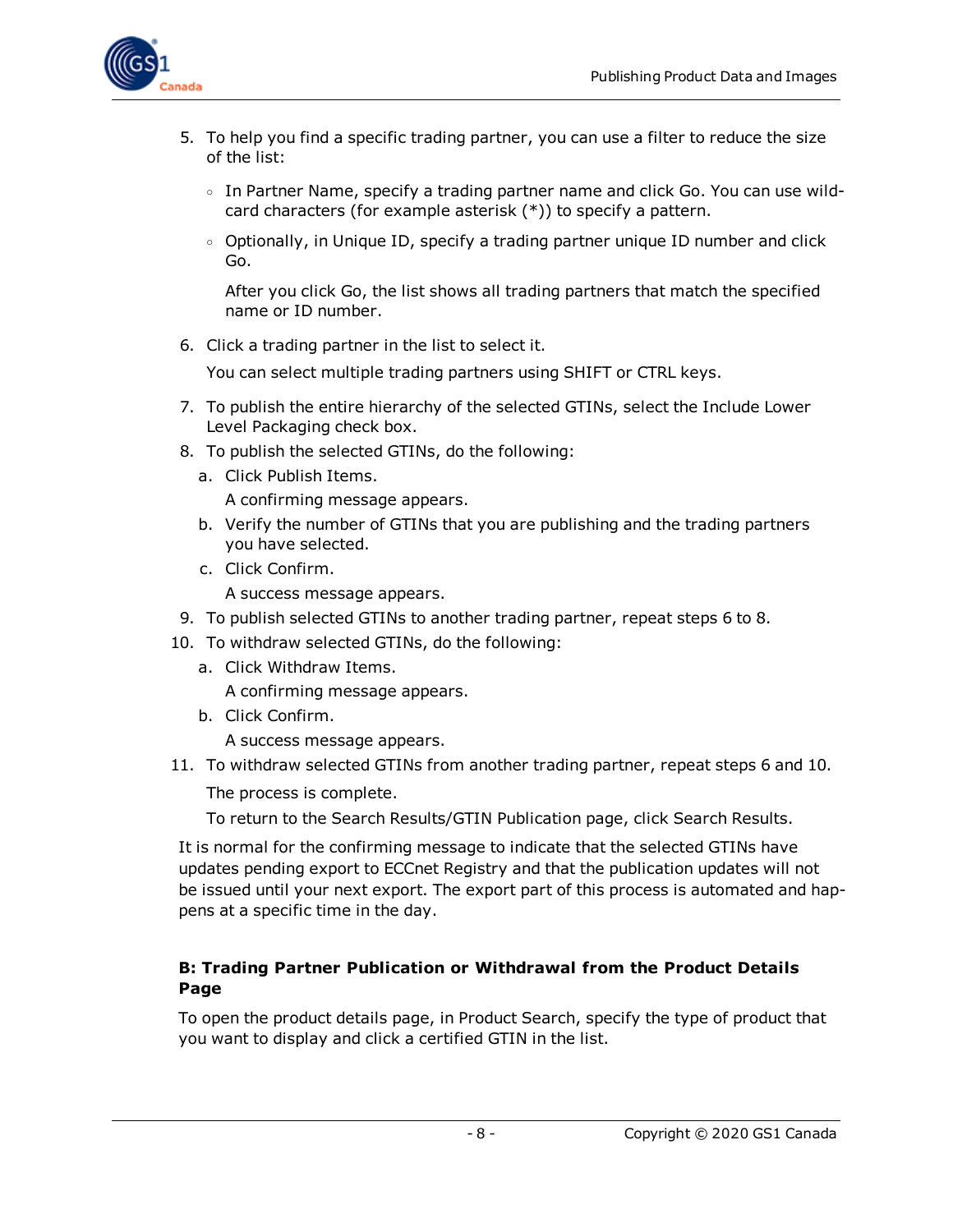

To publish to or withdraw from a non-GDSN trading partner, you must select and publish or withdraw each GTIN within the product packaging hierarchy separately. To publish to or withdraw from a GDSN trading partner, select only the highest level GTIN in the hierarchy.

Steps:

1. In the product details page, select the Publication sub tab.

Publication details appear showing a list of trading partners.

2. Select the check box under the company name and next to the Global Location Number (GLN).

You can select multiple trading partners.

3. To publish this GTIN, click Publish. A confirming message appears.

The Status value for the selected GLN appears as "Published".

4. To withdraw this GTIN, click Withdraw.

A confirming message appears.

The Status value for the selected GLN appears as "Withdrawn".

The process is complete.

To return to the Search Results/GTIN Publication page, click Search Results.

It is normal for the confirming message to indicate that the selected GTINs have updates pending export to ECCnet Registry and that the publication updates will not be issued until your next export. The export part of this process is automated and happens at a specific time in the day.

#### <span id="page-8-0"></span>**Market Group Publication or Withdrawal**

You can publish multiple GTINs to multiple trading partners at once. After you publish, the trading partners in the market group have access to your product catalog data. Withdrawing publication means that selected trading partners still have access to the product data; however they will no longer receive product data updates.

By default, a single market group is included with this application. "Market Group for all Trading Partners" contains all trading partners in the system and is dynamically updated. When you publish to this market group you publish to all of your trading partners, excluding Global Data Synchronization Network (GDSN) and Third Party Data Recipients.

For more information about market groups, see "Manage Market Groups" (page 1).

This section describes two methods: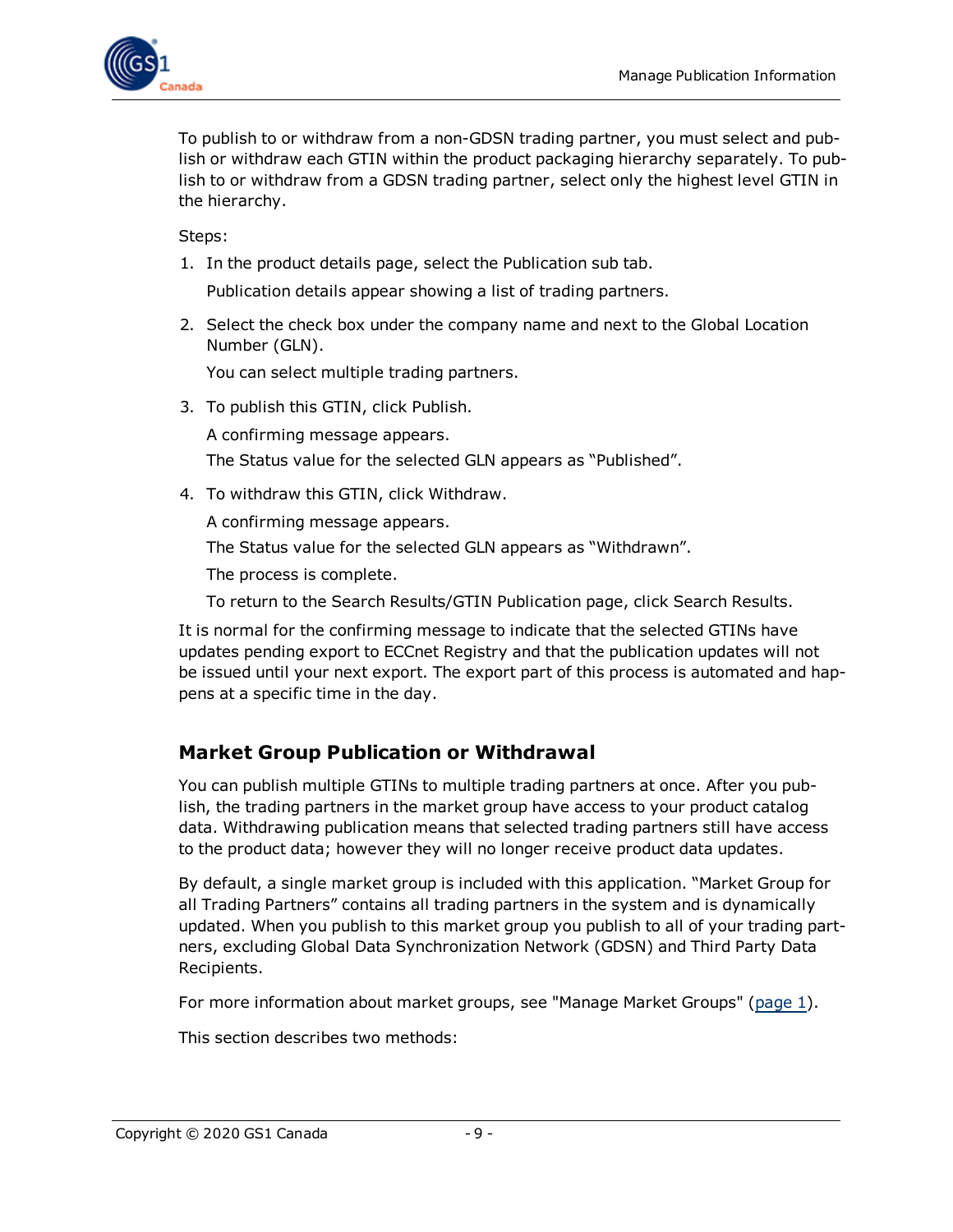

- A: Market Group Publication or Withdrawal from Search Results/GTIN Publication Page
- B: Market Group Publication or Withdrawal from the Product Details Page

#### <span id="page-9-0"></span>**A: Market Group Publication or Withdrawal from Search Results/GTIN Publication Page**

To open the Search Results/GTIN Publication page, in Product Search, specify the type of product that you want to display.

Steps:

- 1. In the Search Results/GTIN Publication page, select the check box next to multiple compliant GTINs.
- 2. Click Market Group Publication. The Market Group publishing page appears, showing a list of market groups.
- 3. Select the check box next to a single market group or multiple market groups.

To view a list of trading partners in a market group, click the plus sign (+) next to the market group name.

- 4. To publish to selected market groups, do the following:
	- a. Click Publish.

A confirming message appears.

b. Click Confirm.

A success message appears.

- 5. To withdraw from selected market groups, do the following:
	- a. Click Withdraw Items.

A confirming message appears.

b. Click Confirm.

A success message appears.

The process is complete.

To return to the Search Results/GTIN Publication page, click Search Results.

If some of the GTINs are not exported during this process, the confirming message indicates that the selected GTINs have updates pending export to ECCnet Registry and that the publication updates will not be issued until your next export.

#### <span id="page-9-1"></span>**B: Market Group Publication or Withdrawal from the Product Details Page**

To open the product details page, in Product Search, specify the type of product that you want to display and click a certified GTIN in the list.

To publish to or withdraw from a non-GDSN trading partner, you must select and publish or withdraw each GTIN within the product packaging hierarchy separately. To pub-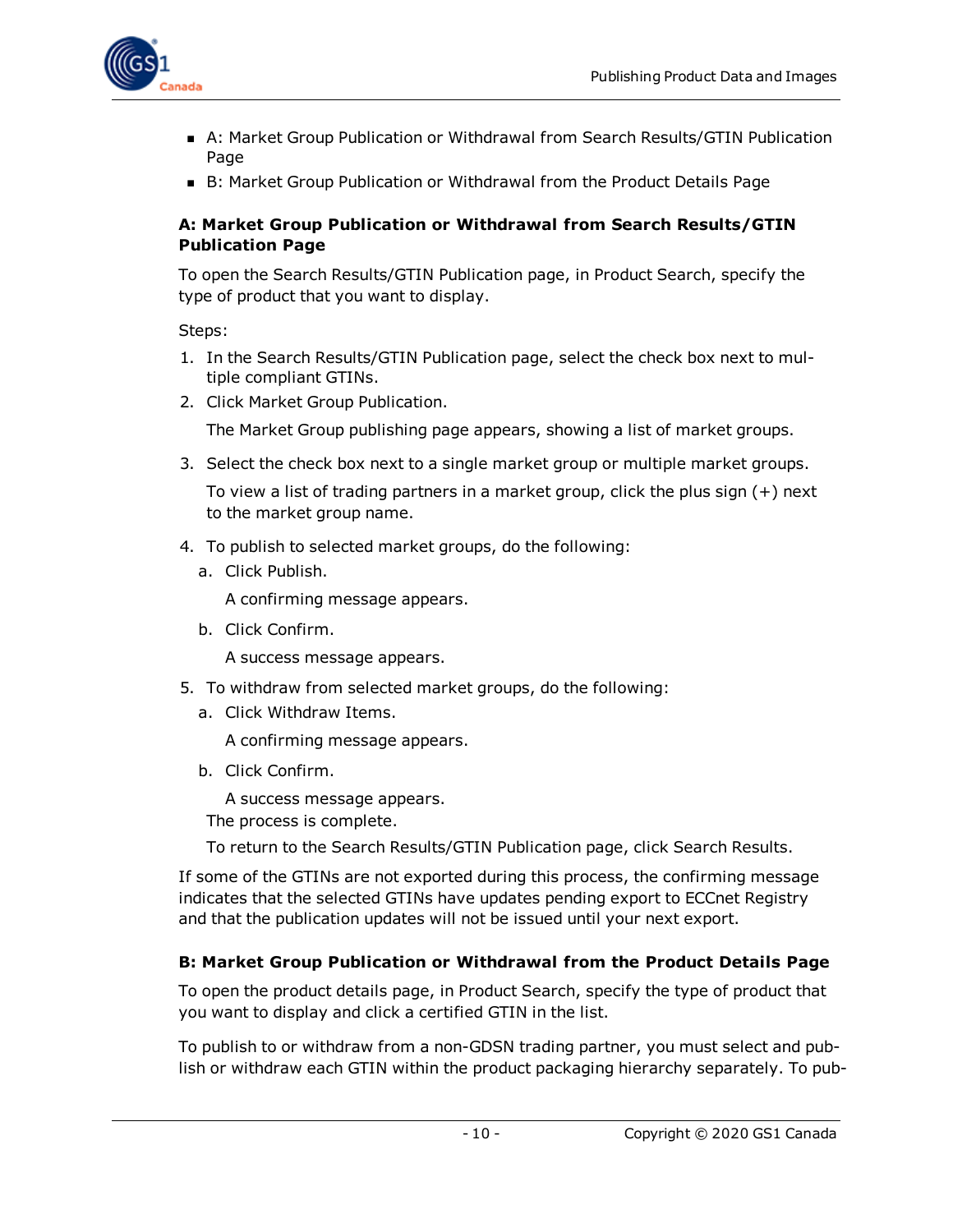

lish to or withdraw from a GDSN trading partner, select only the highest level GTIN in the hierarchy.

- 1. In the product details page, select the Publication sub tab. Publication details appear showing a list of trading partners.
- 2. Click Switch to Market Group.

The market group publishing page appears showing the GTIN hierarchy and a list of market groups.

3. Select the check box next to a single market group or multiple market groups.

To view a list of trading partners in a market group, click the plus sign (+) next to the market group name.

- 4. To publish to selected market groups, do the following:
	- a. Click Publish.

A confirming message appears.

b. Click Confirm.

A success message appears.

- 5. To withdraw from selected market groups, do the following:
	- a. Click Withdraw Items.

A confirming message appears.

b. Click Confirm.

A success message appears.

The process is complete.

To return to the Search Results/GTIN Publication page, click Search Results.

It is normal for the confirming message to indicate that the selected GTINs have updates pending export to ECCnet Registry and that the publication updates will not be issued until your next export. The export part of this process is automated and happens at a specific time in the day.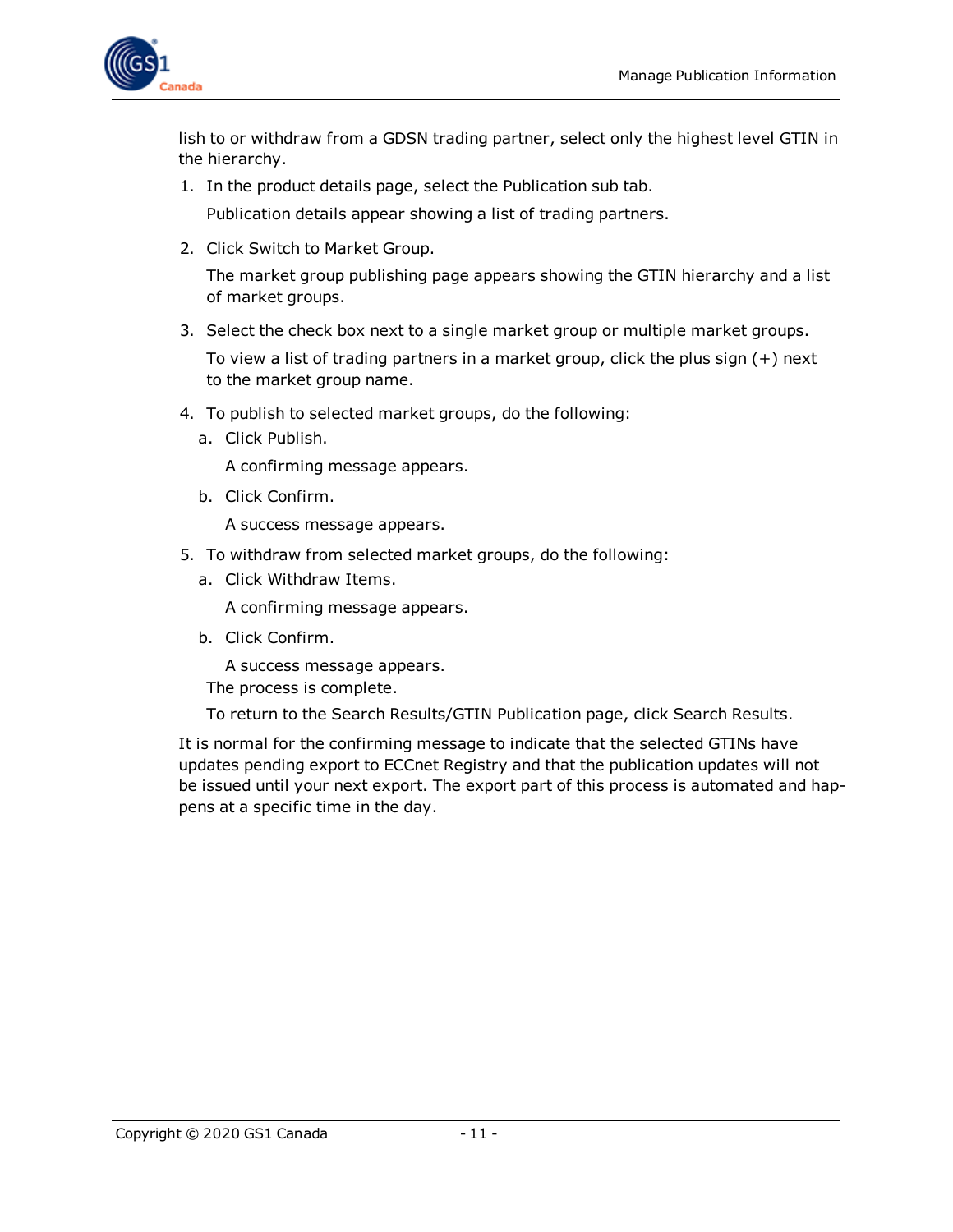

## <span id="page-11-0"></span>**Viewing Product Published to a Specific Trading Partner**

Steps:

- 1. In ProSYNC, select the Product tab.
- 2. In the Company drop-down box select "Partner". A text box and a button appear.
- 3. In the text box, enter the name of the trading partner.

If you know only a portion of the name, type the pattern that you know and use the asterisk (\*) wildcard search character.

To show all trading partners, type one asterisk (\*) in the text box.

4. Click Go.

Trading partners matching the search criteria appear.

- 5. Select a trading partner name.
- 6. Click Details.

The search details panel expands.

- 7. In Publication, select the appropriate publication status.
- 8. If appropriate, specify other search criteria.
- 9. Click Search.

The Search Results/GTIN Publication page appears, showing a list of products that match the search criteria.